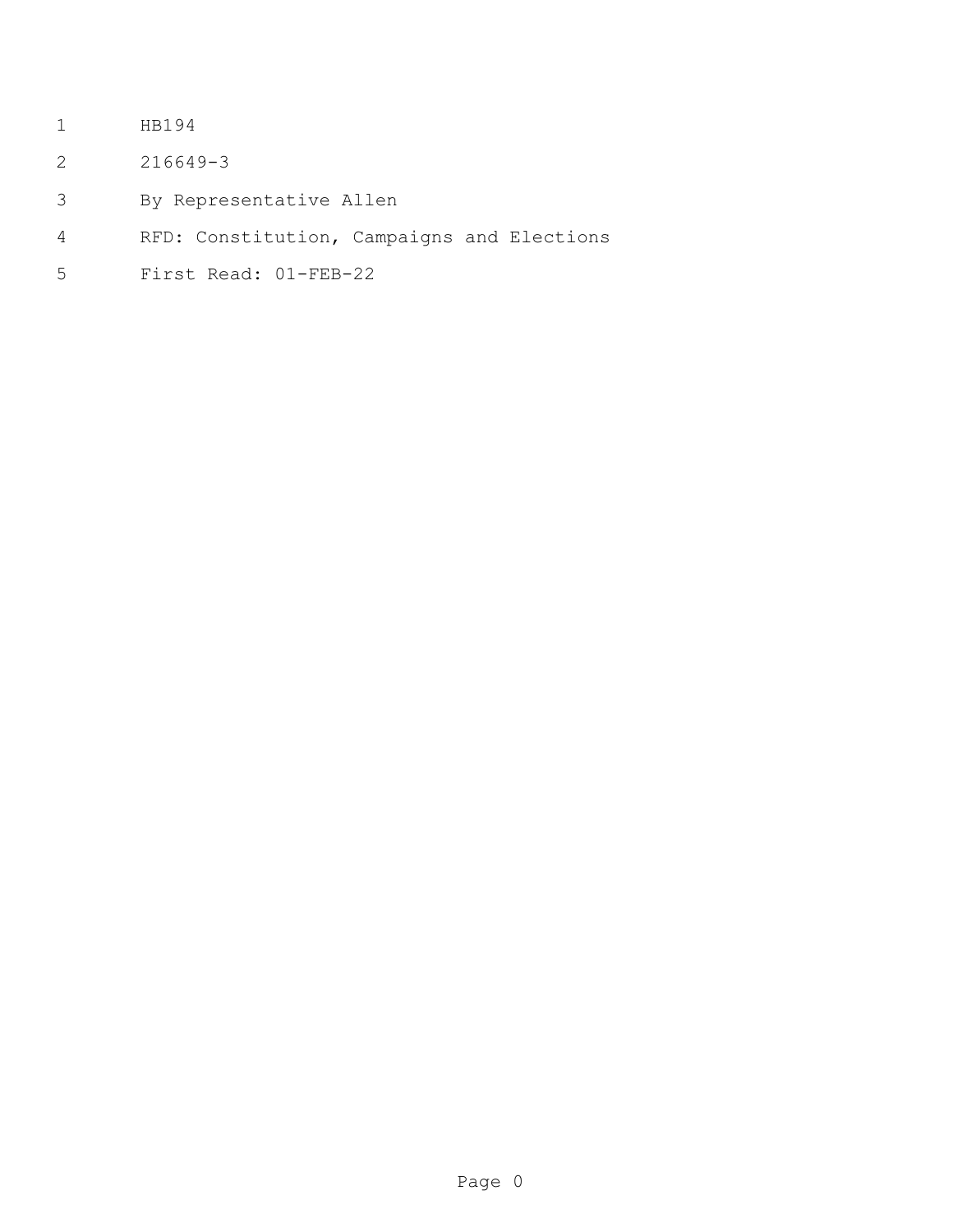HB194

ENROLLED, An Act,

 Relating to elections; to prohibit certain public officials responsible for the conduct of an election, or their employees, from soliciting, accepting, or using certain donations from an individual or nongovernmental entity for the purpose of funding certain election-related expenses, with exceptions; to provide criminal penalties for violations; and in connection therewith would have as its purpose or effect the requirement of a new or increased expenditure of local funds within the meaning of Amendment 621 of the Constitution of Alabama of 1901, as amended by Amendment 890, now appearing as Section 111.05 of the Official Recompilation of the Constitution of Alabama of 1901, as amended. BE IT ENACTED BY THE LEGISLATURE OF ALABAMA: Section 1. (a) For the purposes of this section, "election-related expenses" means any of the following: (1) Payments, salaries, or bonuses for election officials, boards of registrars, and poll workers. (2) Expenses relating to equipment, ballots, printing, mailing, or transportation. (3) Expenses relating to signage or media

production.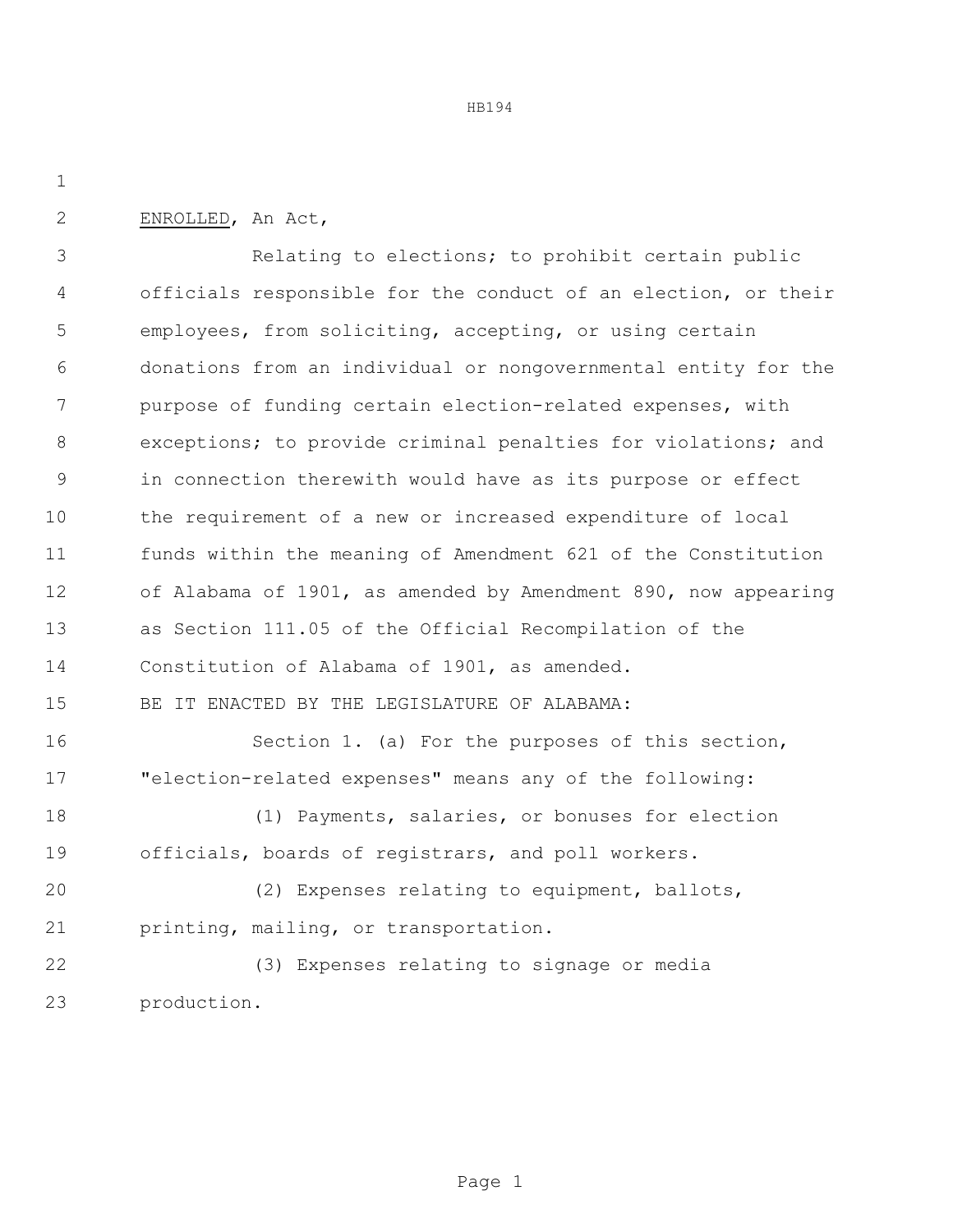HB194

 (4) Expenses relating to lectures, educational seminars, or events to train election officials, boards of registrars, or poll workers.

 (b) Notwithstanding any other law, no state or local public official responsible for the conduct of an election, nor his or her employee, may solicit, accept, or use any donation in the form of money, grants, property, or personal services from an individual or a nongovernmental entity for the purpose of funding election-related expenses or voter education, voter outreach, or voter registration programs.

 (c)(1) This section does not prohibit the donation and acceptance of space to be temporarily used for a polling place.

 (2) Notwithstanding this section, if a state public health emergency is proclaimed, donations of items for the preservation or protection of the public health to be used by voters or election officials may be accepted by the Office of 18 the Governor for distribution to each judge of probate, provided written notice of that donation is published on the Governor's website and transmitted by press release to a media outlet in each county no more than 21 days and no less than 10 days prior to the distribution of the donated items. The written notice shall include the full name, address, and phone number of the donor, and a list of items, including descriptions and quantities and the dollar value. Items shall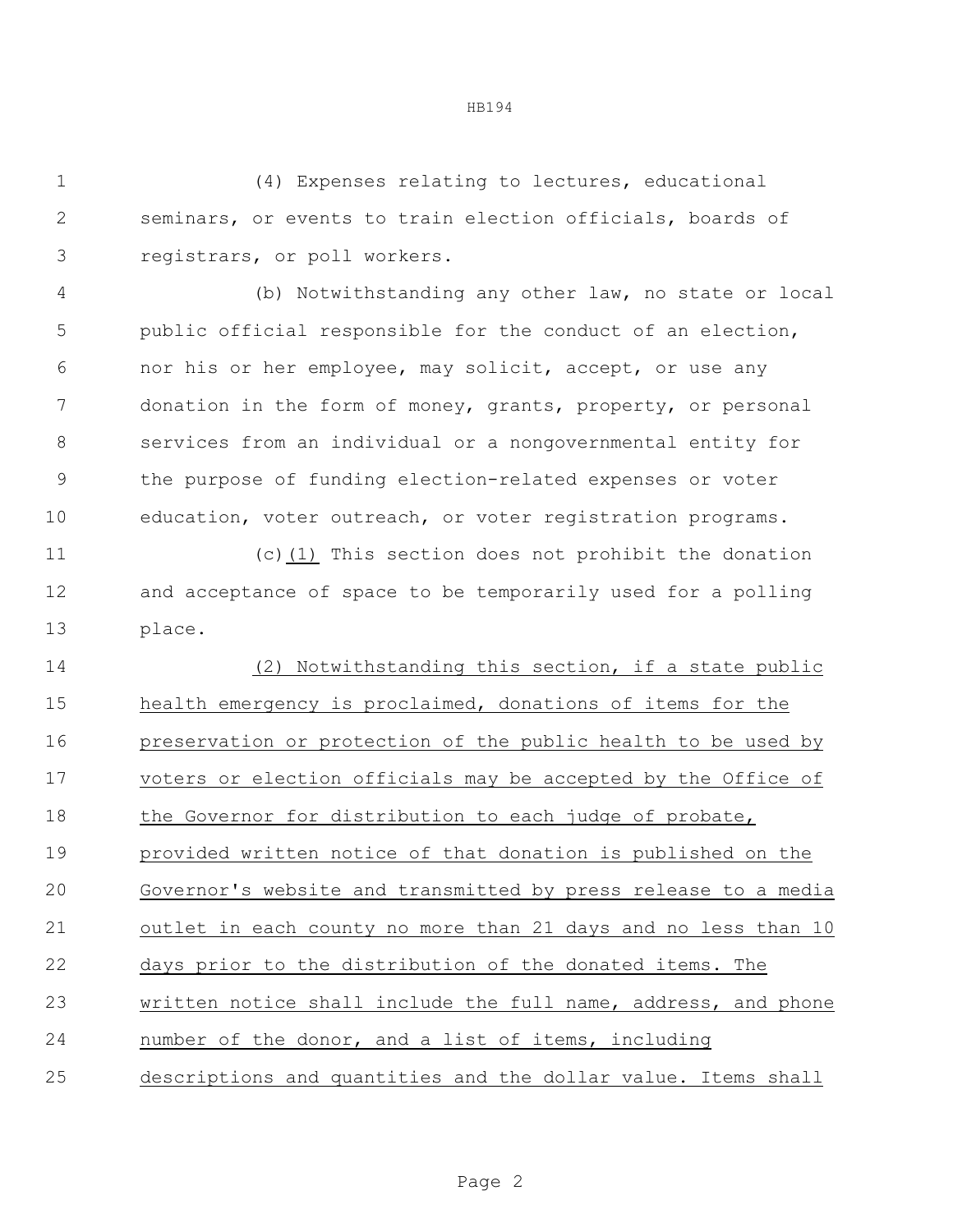HB194

| $\mathbf 1$   | be distributed to each of the 67 counties equally. The         |
|---------------|----------------------------------------------------------------|
| $\mathbf{2}$  | Governor may transfer the items to the Office of the Secretary |
| 3             | of State for distribution after publication of notice.         |
| 4             | (d) Any person who violates this section shall be              |
| 5             | quilty of a Class B misdemeanor.                               |
| 6             | Section 2. Although this bill would have as its                |
| 7             | purpose or effect the requirement of a new or increased        |
| 8             | expenditure of local funds, the bill is excluded from further  |
| $\mathcal{G}$ | requirements and application under Amendment 621, as amended   |
| 10            | by Amendment 890, now appearing as Section 111.05 of the       |
| 11            | Official Recompilation of the Constitution of Alabama of 1901, |
| 12            | as amended, because the bill defines a new crime or amends the |
| 13            | definition of an existing crime.                               |
| 14            | Section 3. This act shall become effective on the              |
| 15            | first day of the third month following its passage and         |
| 16            | approval by the Governor, or its otherwise becoming law.       |